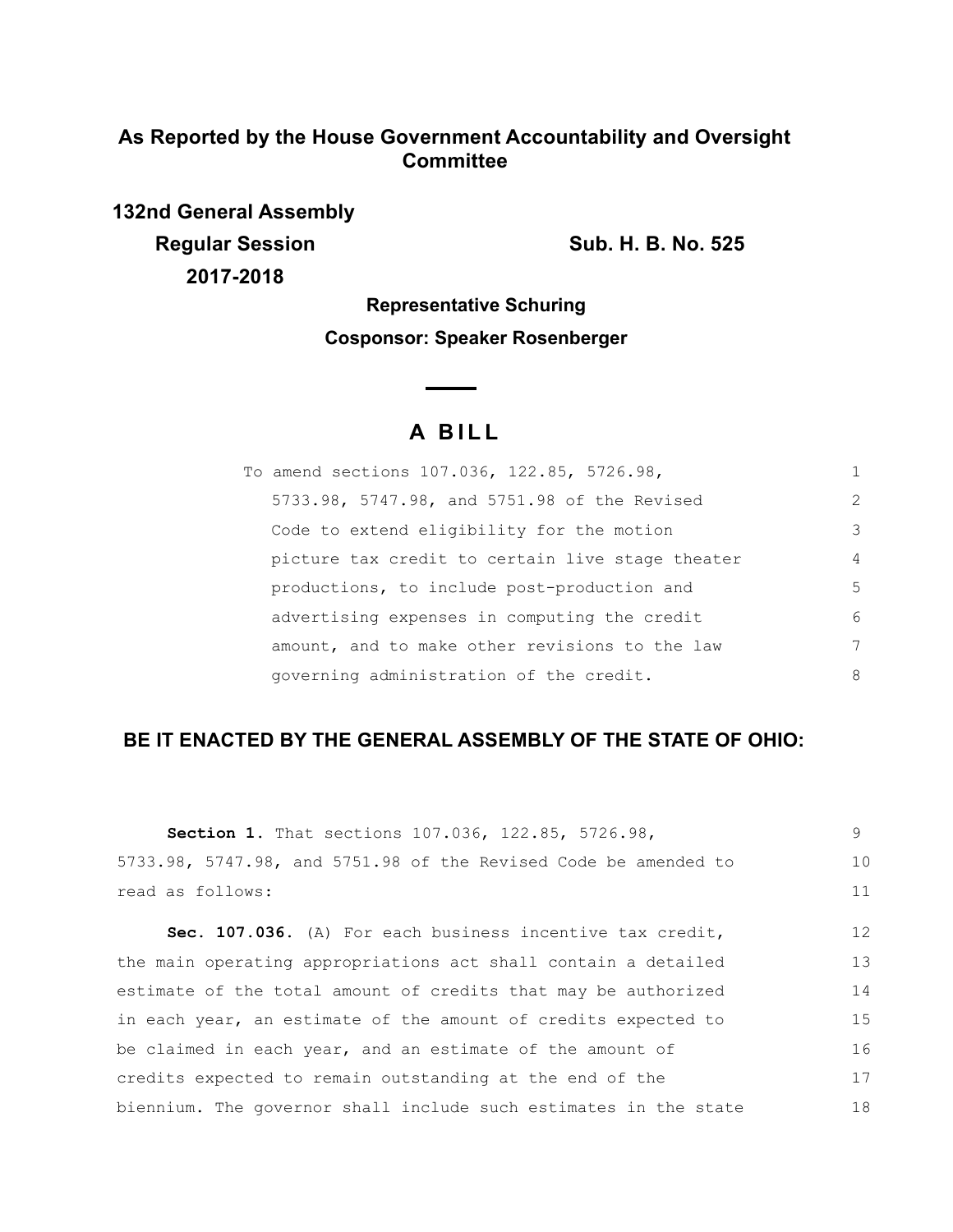| Sub. H. B. No. 525                                                         | Page 2 |
|----------------------------------------------------------------------------|--------|
| As Reported by the House Government Accountability and Oversight Committee |        |

| budget submitted to the general assembly pursuant to section     | 19 |
|------------------------------------------------------------------|----|
| 107.03 of the Revised Code.                                      | 20 |
|                                                                  |    |
| (B) As used in this section, "business incentive tax             | 21 |
| credit" means all of the following:                              | 22 |
|                                                                  |    |
| (1) The job creation tax credit under section 122.17 of          | 23 |
| the Revised Code;                                                | 24 |
| (2) The job retention tax credit under section 122.171 of        | 25 |
| the Revised Code;                                                | 26 |
|                                                                  |    |
| (3) The historic preservation tax credit under section           | 27 |
| 149.311 of the Revised Code;                                     | 28 |
| (4) The motion picture and broadway theatrical production        | 29 |
| tax credit under section 122.85 of the Revised Code;             | 30 |
|                                                                  |    |
| (5) The new markets tax credit under section 5725.33 of          | 31 |
| the Revised Code;                                                | 32 |
| (6) The research and development credit under section            | 33 |
| 166.21 of the Revised Code;                                      | 34 |
|                                                                  |    |
| (7) The small business investment credit under section           | 35 |
| 122.86 of the Revised Code;                                      | 36 |
| (8) The rural growth investment credit under section             | 37 |
| 122.152 of the Revised Code.                                     |    |
|                                                                  | 38 |
| Sec. 122.85. (A) As used in this section and in sections         | 39 |
| 5726.55, 5733.59, 5747.66, and 5751.54 of the Revised Code:      | 40 |
|                                                                  | 41 |
| (1) "Tax credit-eligible production" means a motion              |    |
| picture or broadway theatrical production certified by the       | 42 |
| director of development services under division (B) of this      | 43 |
| section as qualifying the motion picture-production_company for  | 44 |
| a tax credit under section 5726.55, 5733.59, 5747.66, or 5751.54 | 45 |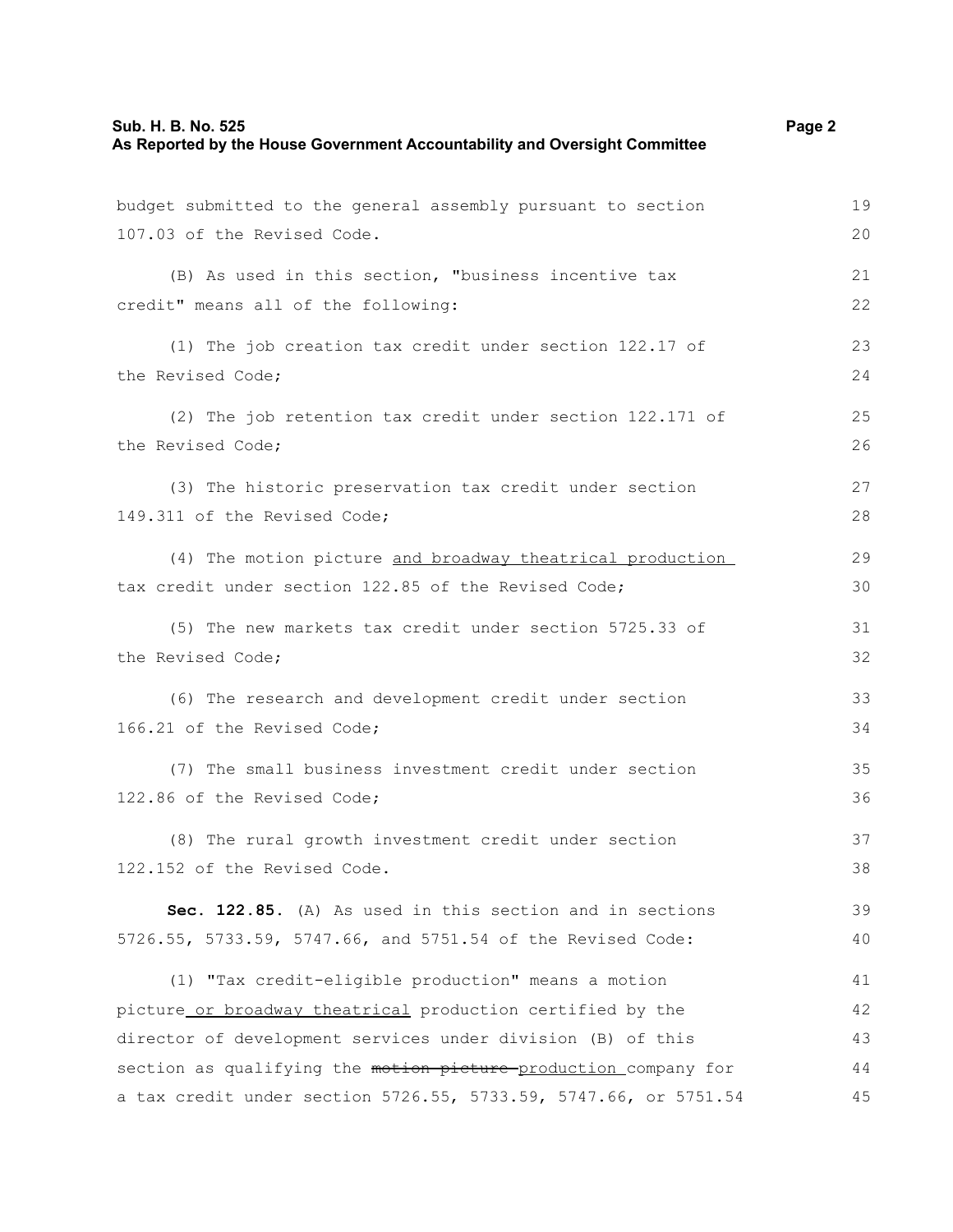### **Sub. H. B. No. 525 Page 3 As Reported by the House Government Accountability and Oversight Committee**

of the Revised Code.

(2) "Certificate owner" means a motion picture-production company to which a tax credit certificate is issued or a person to which the company has transferred under division (H) of this section the authority to claim all or a part of the tax credit authorized by that certificate.

(3) "Motion picture Production company" means an individual, corporation, partnership, limited liability company, or other form of business association producing a motion picture or broadway theatrical production. 52 53 54 55

(4) "Eligible production expenditures" means expenditures made after June 30, 2009, for goods or services purchased and consumed in this state by a motion picture-production company directly for the production of a tax credit-eligible production or for post-production activities, or for advertising and promotion of the production. 56 57 58 59 60 61

"Eligible production expenditures" includes, but is not limited to, expenditures for cast and crew wages, accommodations, costs of set construction and operations, editing and related services, photography, sound synchronization, lighting, wardrobe, makeup and accessories, film processing, transfer, sound mixing, special and visual effects, music, location fees, and the purchase or rental of facilities and equipment. 62 63 64 65 66 67 68 69

(5) "Motion picture" means entertainment content created in whole or in part within this state for distribution or exhibition to the general public, including, but not limited to, feature-length films; documentaries; long-form, specials, miniseries, series, and interstitial television programming; 70 71 72 73 74

46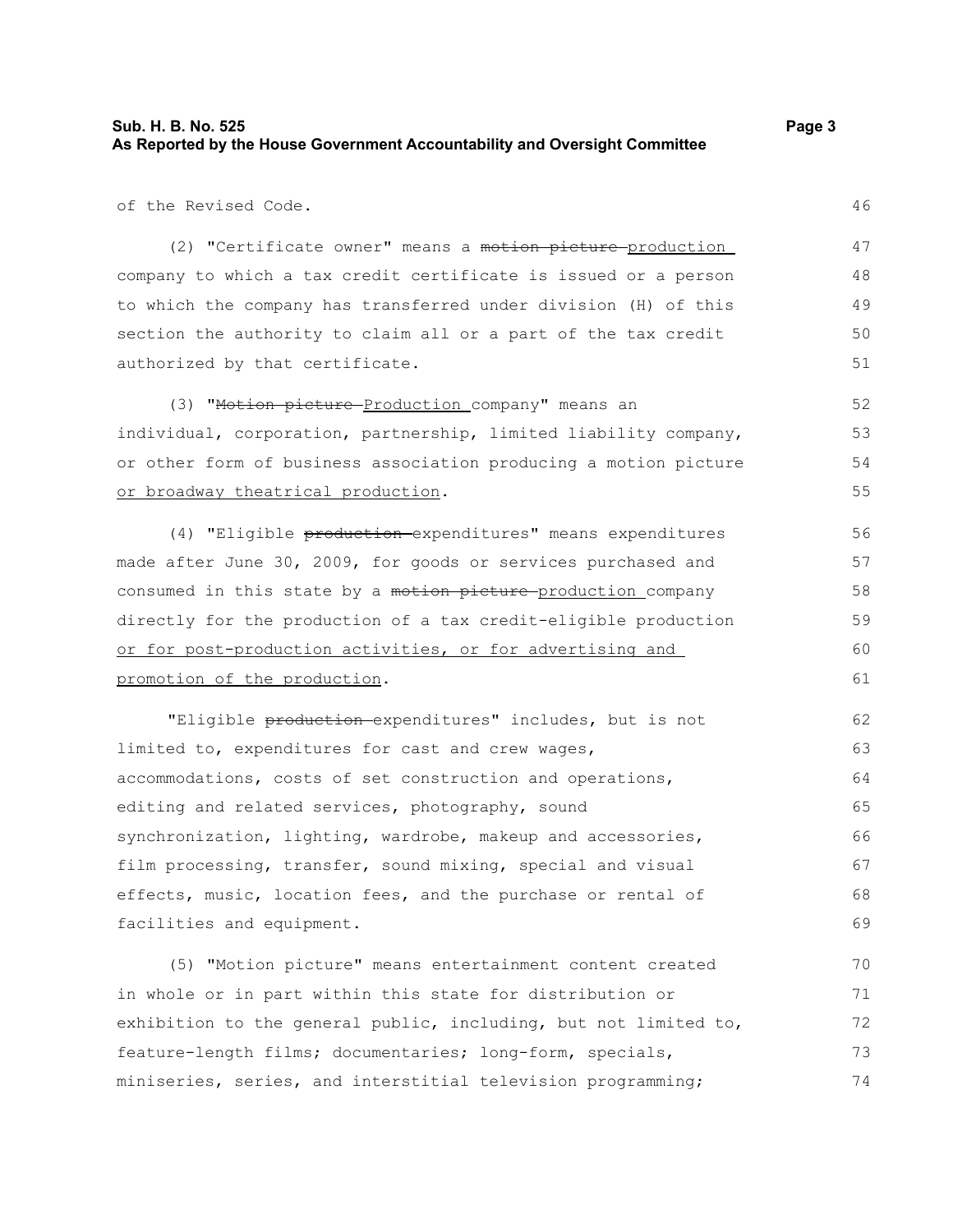### **Sub. H. B. No. 525 Page 4 As Reported by the House Government Accountability and Oversight Committee**

interactive web sites; sound recordings; videos; music videos; interactive television; interactive games; video games;

commercials; any format of digital media; and any trailer, pilot, video teaser, or demo created primarily to stimulate the sale, marketing, promotion, or exploitation of future investment in either a product or a motion picture by any means and media in any digital media format, film, or videotape, provided the motion picture qualifies as a motion picture. "Motion picture" does not include any television program created primarily as news, weather, or financial market reports, a production featuring current events or sporting events, an awards show or other gala event, a production whose sole purpose is fundraising, a long-form production that primarily markets a product or service or in-house corporate advertising or other similar productions, a production for purposes of political advocacy, or any production for which records are required to be maintained under 18 U.S.C. 2257 with respect to sexually explicit content. 77 78 79 80 81 82 83 84 85 86 87 88 89 90 91 92

 (6) "Broadway theatrical production" means a pre-broadway production, long run production, or tour launch.

 (7) "Pre-broadway production" means a live stage production that is scheduled for presentation in New York city's broadway theater district after the original or adaptive version is performed in a qualified production facility. 95 96 97 98

 (8) "Long run production" means a live stage production that is scheduled to be performed at a qualified production facility for more than five weeks, with an average of at least six performances per week. 99 100 101 102

(9) "Tour launch" means a live stage production for which the activities comprising the technical period are conducted at 103 104

75 76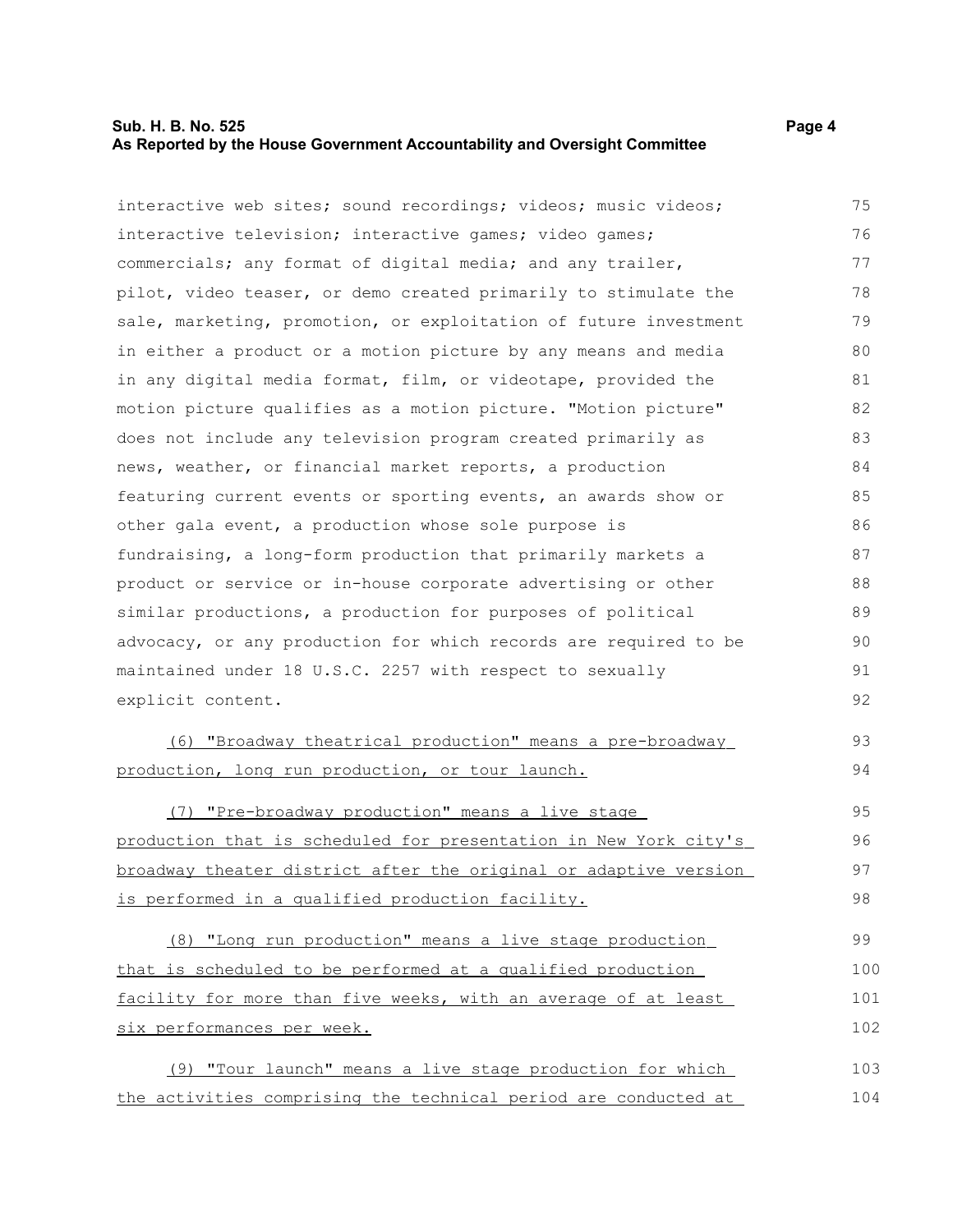| a qualified production facility before a tour of the original or | 105 |
|------------------------------------------------------------------|-----|
| adaptive version of the production begins.                       | 106 |
| (10) "Qualified production facility" means a facility            | 107 |
| located in this state that is used in the development or         | 108 |
| presentation to the public of theater productions.               | 109 |
| (B) For the purpose of encouraging and developing $a$ -strong    | 110 |
| film industry-and theater industries in this state, the director | 111 |
| of development services may certify a motion picture or broadway | 112 |
| theatrical production produced by a motion picture production    | 113 |
| company as a tax credit-eligible production. In the case of a    | 114 |
| television series, the director may certify the production of    | 115 |
| each episode of the series as a separate tax credit-eligible     | 116 |
| production. A motion picture production company shall apply for  | 117 |
| certification of a motion picture or broadway theatrical         | 118 |
| production as a tax credit-eligible production on a form and in  | 119 |
| the manner prescribed by the director. Each application shall    | 120 |
| include the following information:                               | 121 |
| (1) The name and telephone number of the motion picture-         | 122 |
| production company;                                              | 123 |
| (2) The name and telephone number of the company's contact       | 124 |
| person;                                                          | 125 |
| (3) A list of the first preproduction date through the           | 126 |
| last production date and post-production dates in Ohio and, in   | 127 |
| the case of a broadway theatrical production, a list of each     | 128 |
| scheduled performance in a qualified production facility;        | 129 |
| (4) The Ohio production office or qualified production           | 130 |
| facility address and telephone number;                           | 131 |
| (5) The total production budget-of the motion picture;           | 132 |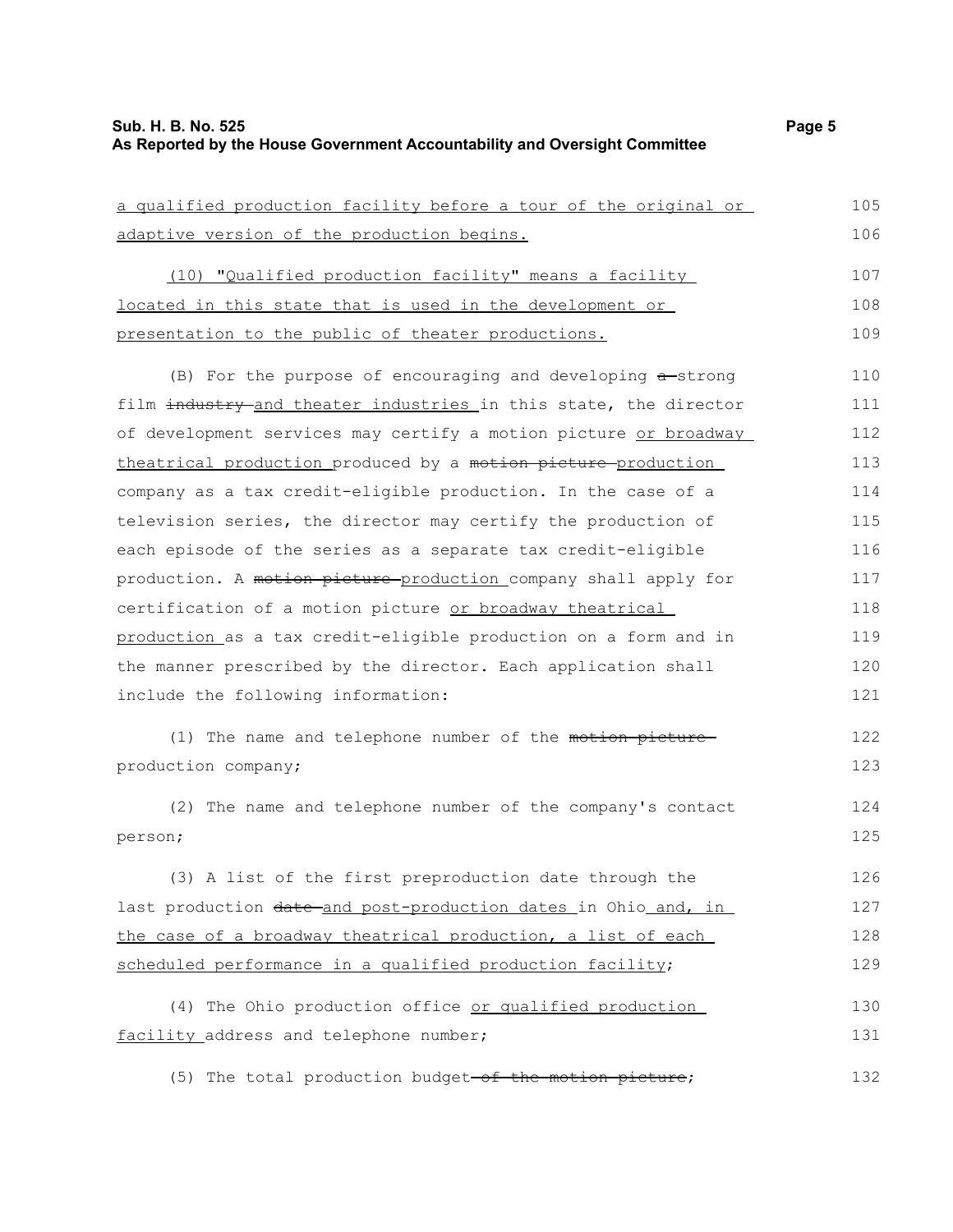### **Sub. H. B. No. 525 Page 6 As Reported by the House Government Accountability and Oversight Committee**

| (6) The total budgeted eligible production expenditures          | 133 |
|------------------------------------------------------------------|-----|
| and the percentage that amount is of the total production budget | 134 |
| of the motion picture or broadway theatrical production;         | 135 |
| (7) The-In the case of a motion picture, the total               | 136 |
| percentage of the motion picture-production being shot in Ohio;  | 137 |
| (8) The level of employment of cast and crew who reside in       | 138 |
| Ohio;                                                            | 139 |
| (9) A synopsis of the script;                                    | 140 |
| (10) The In the case of a motion picture, the shooting           | 141 |
| script;                                                          | 142 |
| (11) A creative elements list that includes the names of         | 143 |
| the principal cast and crew and the producer and director;       | 144 |
| (12) Documentation of financial ability to undertake and         | 145 |
| complete the motion picture or broadway theatrical production,   | 146 |
| including documentation that shows that the company has secured  | 147 |
| funding equal to at least fifty per cent of the total production | 148 |
| budget-of the motion picture;                                    | 149 |
| (13) Estimated value of the tax credit based upon total          | 150 |
| budgeted eligible production-expenditures;                       | 151 |
| (14) Estimated amount of state and local taxes to be             | 152 |
| generated in this state from the production;                     | 153 |
| (15) Any other information considered necessary by the           | 154 |
| director.                                                        | 155 |
| Within ninety days after certification of a motion picture       | 156 |
| or broadway theatrical production as a tax credit-eligible       | 157 |
| production, and any time thereafter upon the request of the      | 158 |
| director of development services, the motion picture-production  | 159 |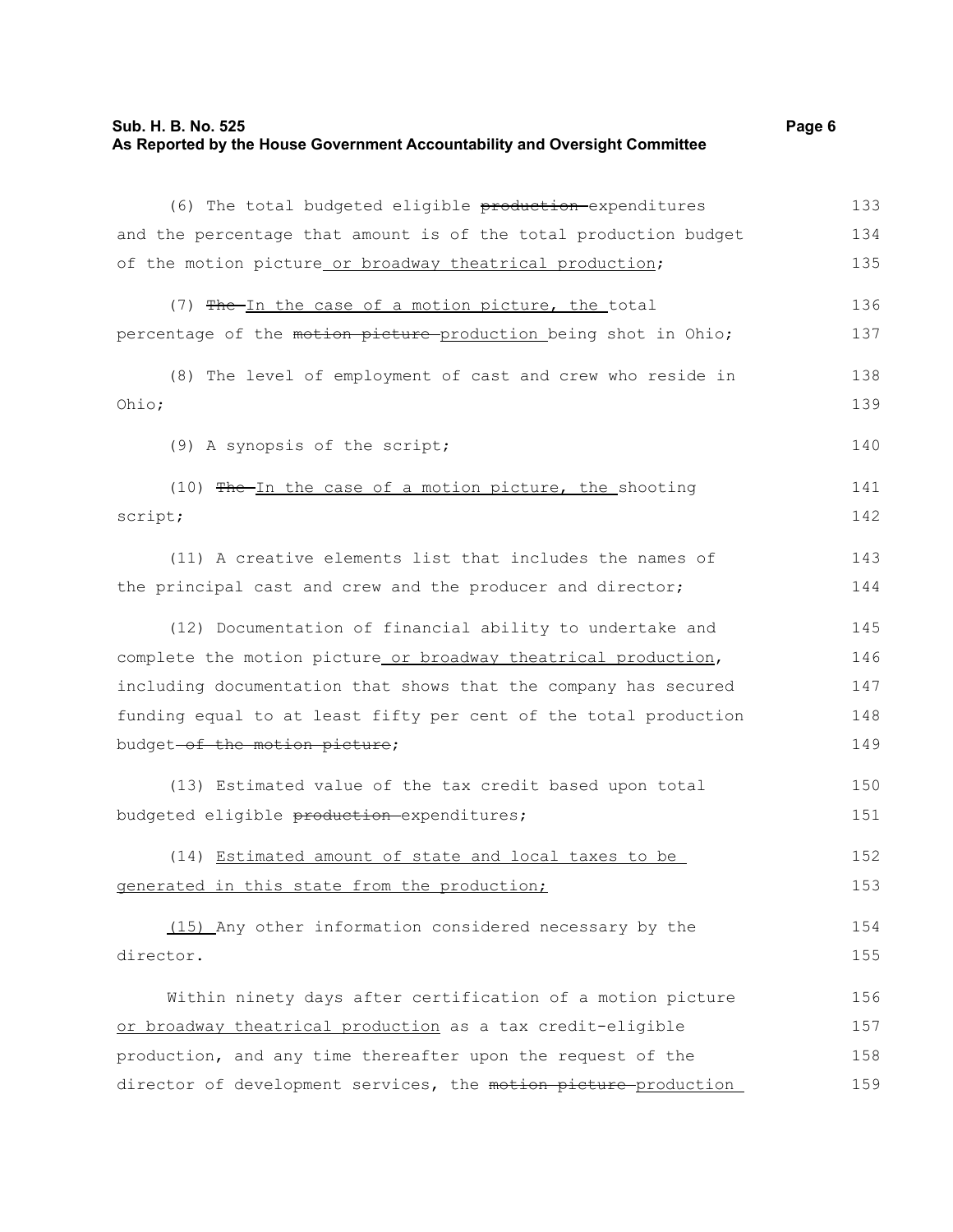### **Sub. H. B. No. 525 Page 7 As Reported by the House Government Accountability and Oversight Committee**

| company shall present to the director sufficient evidence of     | 160 |
|------------------------------------------------------------------|-----|
| reviewable progress. If the motion picture production company    | 161 |
| fails to present sufficient evidence, the director may rescind   | 162 |
| the certification. If the production of a motion picture or      | 163 |
| broadway theatrical production does not begin within six months  | 164 |
| after the date it is certified as a tax credit-eligible          | 165 |
| production, the director shall rescind the certification. Upon   | 166 |
| rescission, the director shall notify the applicant that the     | 167 |
| certification has been rescinded. Nothing in this section        | 168 |
| prohibits an applicant whose tax credit-eligible production      | 169 |
| certification has been rescinded from submitting a subsequent    | 170 |
| application for certification.                                   | 171 |
| (C) (1) A motion picture-production company whose motion         | 172 |
| picture or broadway theatrical production has been certified as  | 173 |
| a tax credit-eligible production may apply to the director of    | 174 |
| development services on or after July 1, 2009, for a refundable  | 175 |
| credit against the tax imposed by section 5726.02, 5733.06,      | 176 |
| 5747.02, or 5751.02 of the Revised Code. The director in         | 177 |
| consultation with the tax commissioner shall prescribe the form  | 178 |
| and manner of the application and the information or             | 179 |
| documentation required to be submitted with the application.     | 180 |
| The credit is determined as follows:                             | 181 |
| (a) If the total budgeted eligible production expenditures       | 182 |
| stated in the application submitted under division (B) of this   | 183 |
| section or the actual eligible production expenditures as        | 184 |
| finally determined under division (D) of this section, whichever | 185 |
| is least, is less than or equal to three hundred thousand        | 186 |
| dollars, no credit is allowed;                                   | 187 |
|                                                                  |     |

(b) If the total budgeted eligible production expenditures stated in the application submitted under division (B) of this 188 189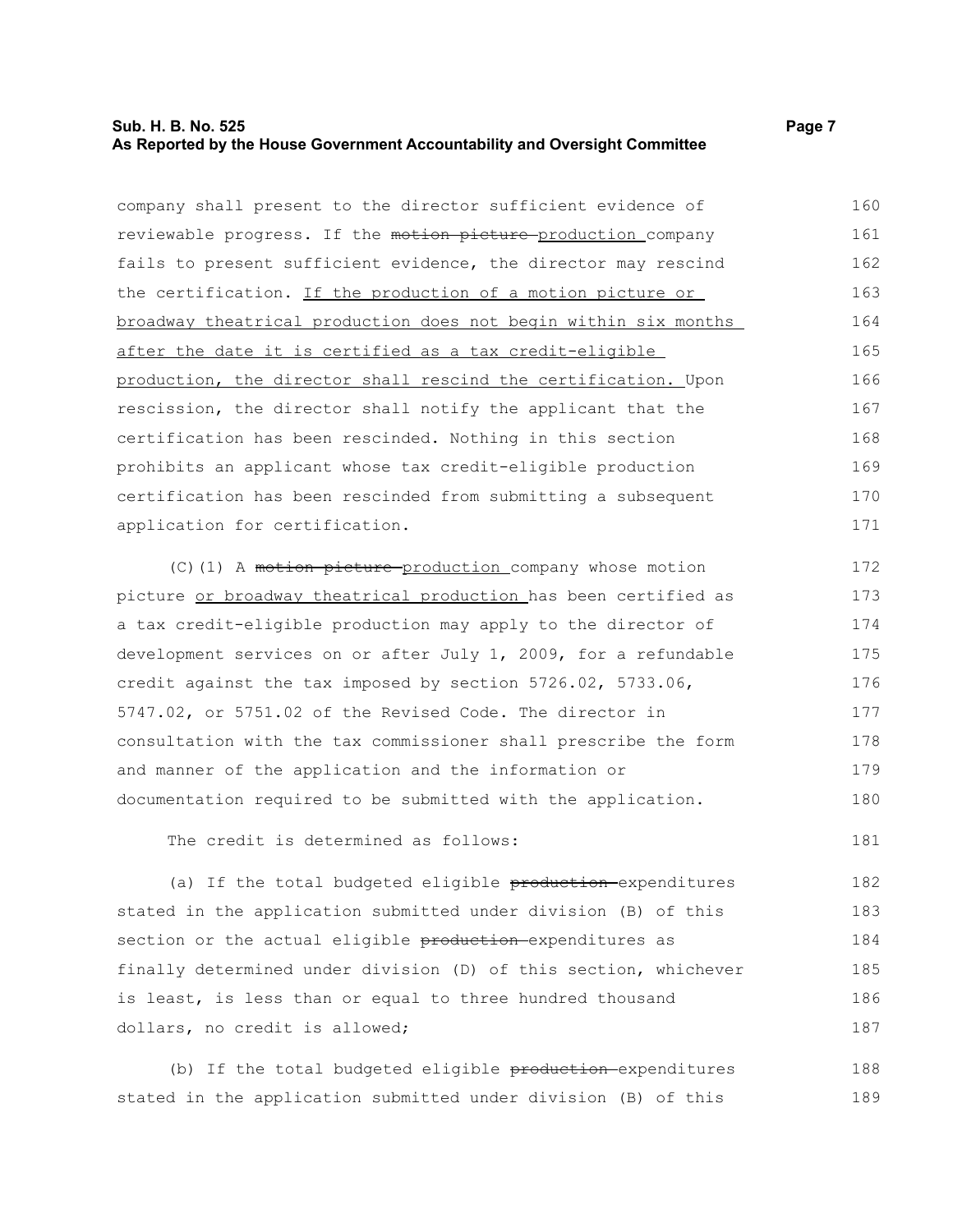#### **Sub. H. B. No. 525 Page 8 As Reported by the House Government Accountability and Oversight Committee**

section or the actual eligible production-expenditures as finally determined under division (D) of this section, whichever is least, is greater than three hundred thousand dollars, the credit equals thirty per cent of the least of such budgeted or actual eligible expenditure amounts. 190 191 192 193 194

(2) Except as provided in division (C)(4) of this section, if the director of development services approves a motion picture production company's application for a credit, the director shall issue a tax credit certificate to the company. The director in consultation with the tax commissioner shall prescribe the form and manner of issuing certificates. The director shall assign a unique identifying number to each tax credit certificate and shall record the certificate in a register devised and maintained by the director for that purpose. The certificate shall state the amount of the eligible production expenditures on which the credit is based and the amount of the credit. Upon the issuance of a certificate, the director shall certify to the tax commissioner the name of the applicant, the amount of eligible production-expenditures shown on the certificate, and any other information required by the rules adopted to administer this section. 195 196 197 198 199 200 201 202 203 204 205 206 207 208 209 210

(3) The amount of eligible production expenditures for which a tax credit may be claimed is subject to inspection and examination by the tax commissioner or employees of the commissioner under section 5703.19 of the Revised Code and any other applicable law. Once the eligible production expenditures are finally determined under section 5703.19 of the Revised Code and division (D) of this section, the credit amount is not subject to adjustment unless the director determines an error was committed in the computation of the credit amount. 211 212 213 214 215 216 217 218 219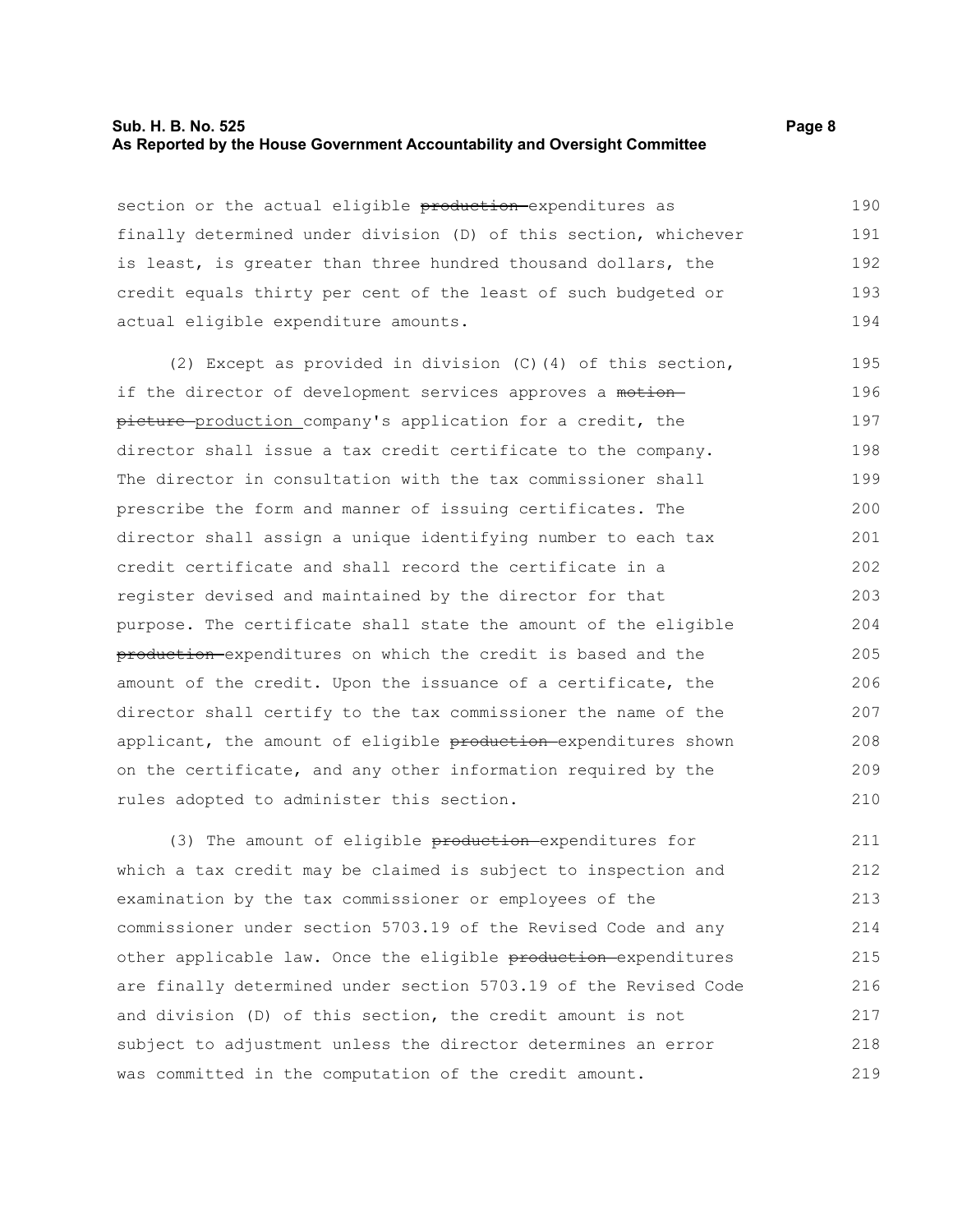### **Sub. H. B. No. 525 Page 9 As Reported by the House Government Accountability and Oversight Committee**

(4) No tax credit certificate may be issued before the completion of the tax credit-eligible production. Not more than forty million dollars of tax credit may be allowed per fiscal year beginning July 1, 2016, provided that, for any fiscal year in which the amount of tax credits allowed under this section is less than that maximum annual amount, the amount not allowed for that fiscal year shall be added to the maximum annual amount that may be allowed for the following fiscal year. 220 221 222 223 224 225 226 227

(5) In approving Except as otherwise provided in this division, the director shall review and approve applications for tax-eredits under this section credit certificates in two rounds each fiscal year. The first round of certificates shall be approved not later than the last day of July of the fiscal year, and the second round of certificates shall be approved not later than the last day of the ensuing January. For each round, the director shall rank applications on the basis of the extent of positive economic impact each tax credit-eligible production is likely to have in this state and the effect on developing a permanent workforce in motion picture or theatrical production industries in the state. For the purpose of such ranking, the director shall give priority to tax-credit eligible productions that are television series or miniseries due to the long-term commitment typically associated with such productions. The director shall approve productions in the order of their ranking, from those with the greatest positive economic impact and workforce development effect to those with the least positive economic impact and workforce development effect. If the amount of credits represented by productions approved in the first round equals the maximum annual credit amount allowed under division (C)(4) of this section, the director shall not conduct the second round for the fiscal year. 228 229 230 231 232 233 234 235 236 237 238 239 240 241 242 243 244 245 246 247 248 249 250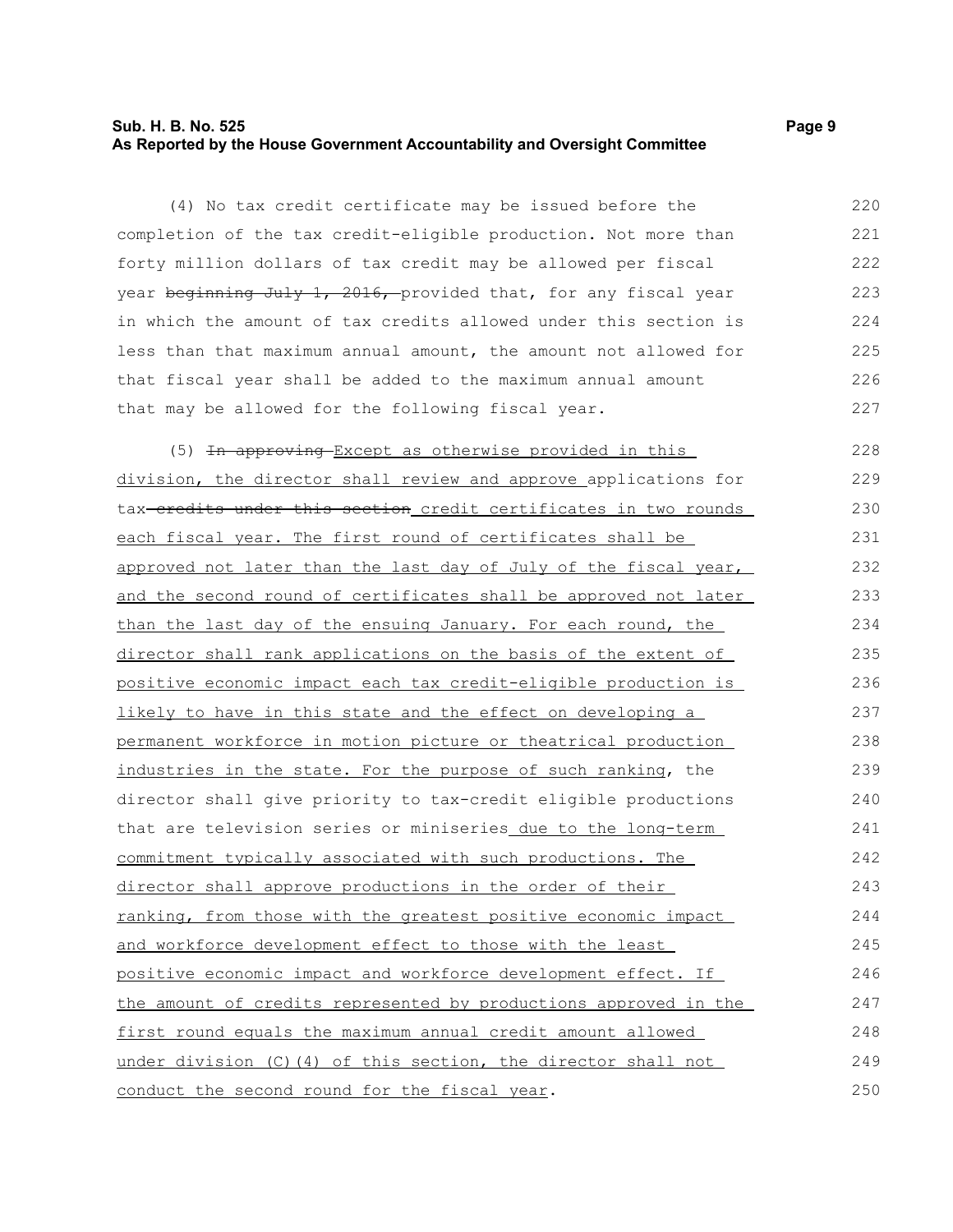### **Sub. H. B. No. 525 Page 10 As Reported by the House Government Accountability and Oversight Committee**

(D) A motion picture production company whose motion picture or broadway theatrical production has been certified as a tax credit-eligible production shall engage, at the company's expense, an independent certified public accountant to examine the company's production, post-production, and advertising and promotion expenditures to identify the expenditures that qualify as eligible production-expenditures. The certified public accountant shall issue a report to the company and to the director of development services certifying the company's eligible production expenditures and any other information required by the director. Upon receiving and examining the report, the director may disallow any expenditure the director determines is not an eligible production expenditure. If the director disallows an expenditure, the director shall issue a written notice to the motion picture production company stating that the expenditure is disallowed and the reason for the disallowance. Upon examination of the report and disallowance of any expenditures, the director shall determine finally the lesser of the total budgeted eligible production expenditures 251 252 253 254 255 256 257 258 259 260 261 262 263 264 265 266 267 268 269

stated in the application submitted under division (B) of this section or the actual eligible production expenditures for the purpose of computing the amount of the credit. 270 271 272

(E) No credit shall be allowed under section 5726.55, 5733.59, 5747.66, or 5751.54 of the Revised Code unless the director has reviewed the report and made the determination prescribed by division (D) of this section. 273 274 275 276

(F) This state reserves the right to refuse the use of this state's name in the credits of any tax credit-eligible motion picture production or program of any broadway theatrical production. 277 278 279 280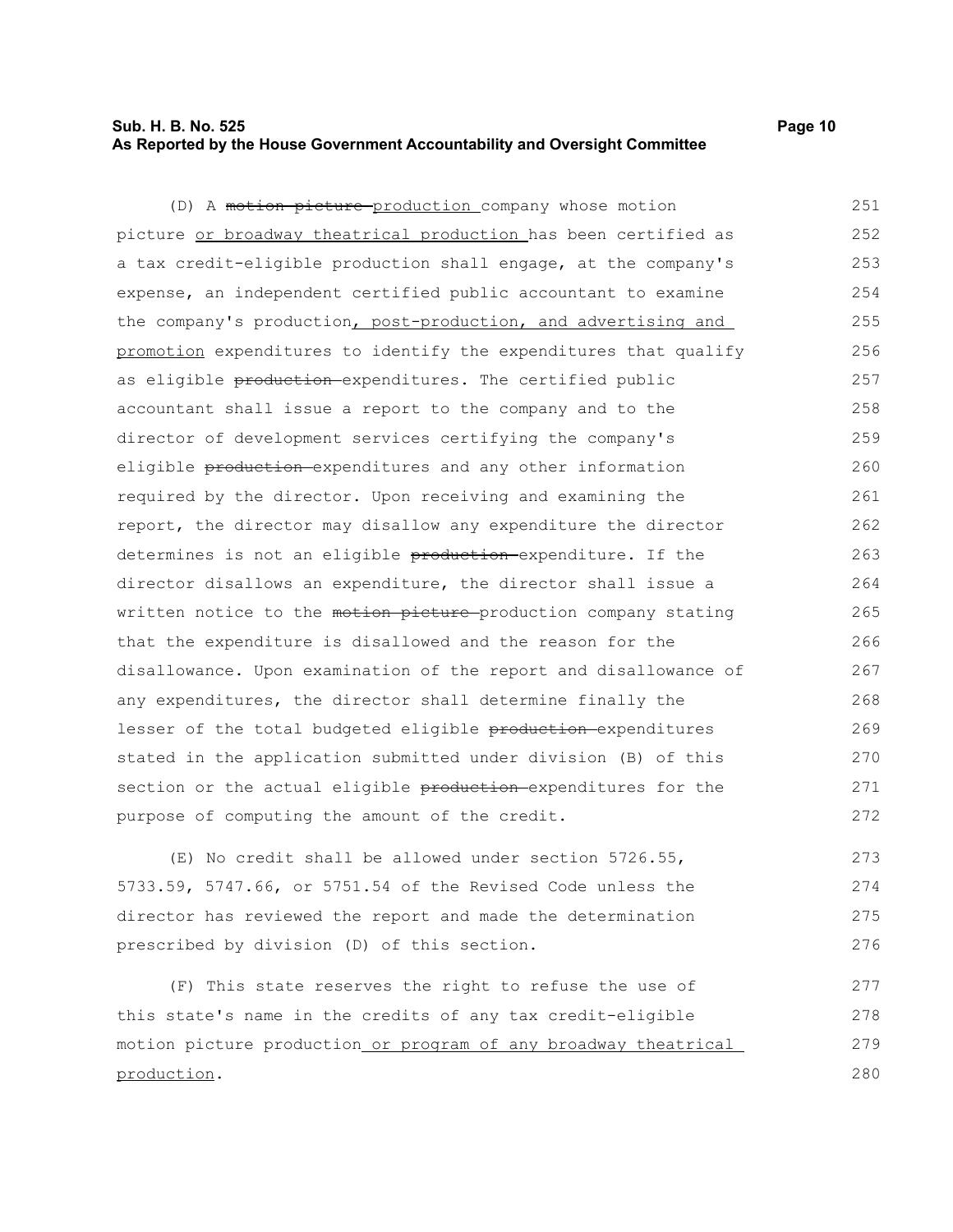#### **Sub. H. B. No. 525 Page 11 As Reported by the House Government Accountability and Oversight Committee**

(G)(1) The director of development services in consultation with the tax commissioner shall adopt rules for the administration of this section, including rules setting forth and governing the criteria for determining whether a motion picture or broadway theatrical production is a tax crediteligible production; activities that constitute the production or post-production of a motion picture or broadway theatrical production; reporting sufficient evidence of reviewable progress; expenditures that qualify as eligible productionexpenditures; a schedule and deadlines for applications to be submitted and reviewed; a competitive process for approving credits based on likely economic impact in this state and development of a permanent workforce in motion picture or theatrical production industries in this state; consideration of geographic distribution of credits; and implementation of the program described in division (I) of this section. The rules shall be adopted under Chapter 119. of the Revised Code. 281 282 283 284 285 286 287 288 289 290 291 292 293 294 295 296 297

(2) To cover the administrative costs of the program, the director shall require each applicant to pay an application fee equal to the lesser of ten thousand dollars or one per cent of the estimated value of the tax credit as stated in the application. The fees collected shall be credited to the tax incentives operating fund created in section 122.174 of the Revised Code. All grants, gifts, fees, and contributions made to the director for marketing and promotion of the motion picture industry within this state shall also be credited to the fund. 298 299 300 301 302 303 304 305 306

(H)(1) After the director of development services makes the determination required under division (D) of this section, a motion picture production company to which a tax credit certificate is issued may transfer the authority to claim all or a portion of the amount of the tax credit the motion picture 307 308 309 310 311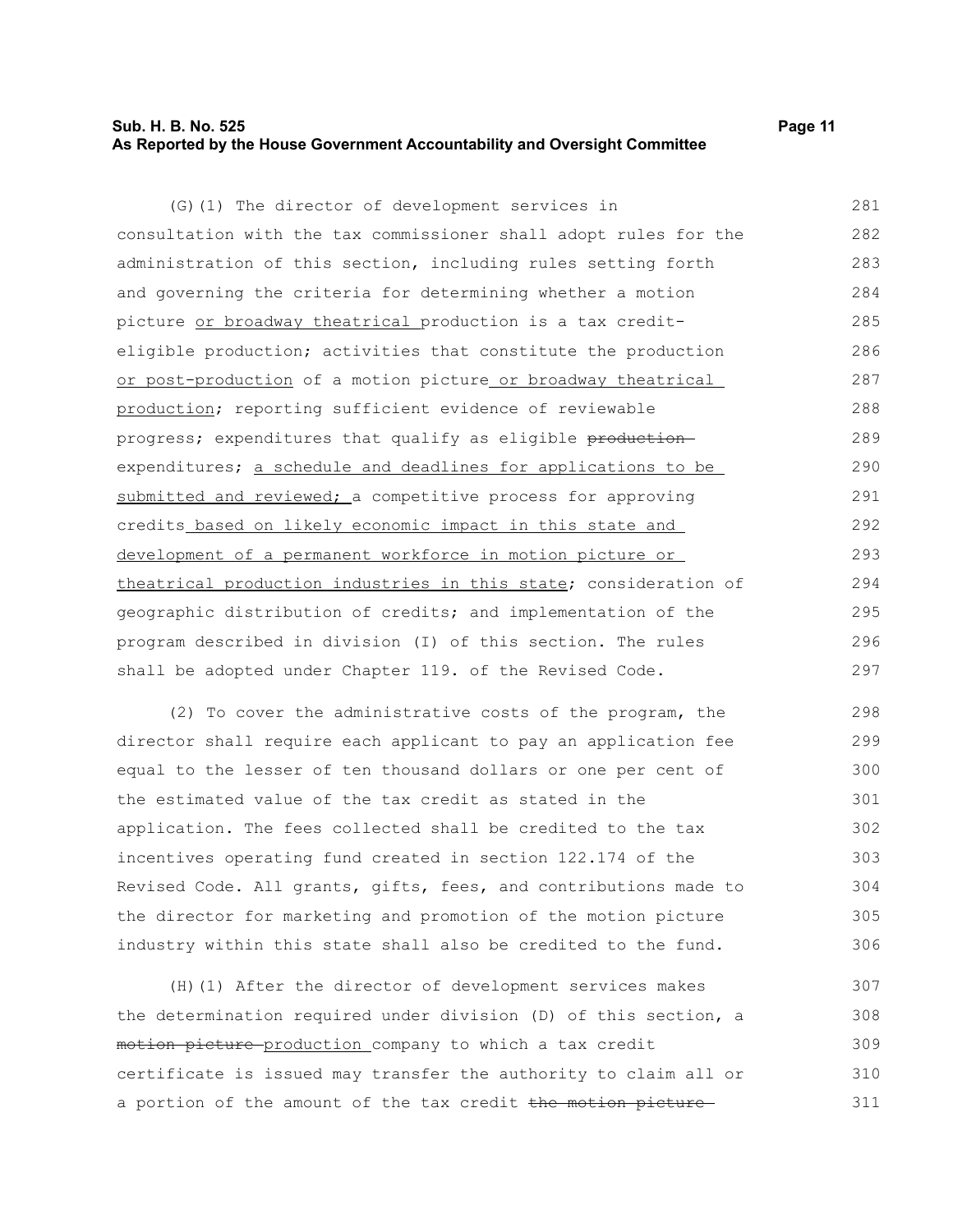### **Sub. H. B. No. 525 Page 12 As Reported by the House Government Accountability and Oversight Committee**

| company is authorized to claim pursuant to that certificate      | 312 |
|------------------------------------------------------------------|-----|
| under section 5726.55, 5733.59, 5747.66, or 5751.54 of the       | 313 |
| Revised Code-to one or more other persons. Within thirty days    | 314 |
| after a transfer under this division, the motion picture-        | 315 |
| production company shall submit the following information to the | 316 |
| director, on a form prescribed by the director:                  | 317 |
| (a) Information necessary for the director to identify the       | 318 |
| certificate that is the basis for the transfer;                  | 319 |
|                                                                  |     |
| (b) The portion or amount of the tax credit transferred to       | 320 |
| each transferee;                                                 | 321 |
| (c) The portion or amount of the tax credit that the             | 322 |
| motion picture production company retains the authority to       | 323 |
| $\text{claim:}$                                                  | 324 |
|                                                                  |     |
| (d) The tax identification number of each transferee;            | 325 |
| (e) The date of the transfer;                                    | 326 |
| (f) Any other information required by the director;              | 327 |
| (g) Any information required by the tax commissioner.            | 328 |
| The director shall deliver a copy of any submission              | 329 |
| received under division (H) (1) of this section to the tax       | 330 |
| commissioner.                                                    | 331 |
| (2) A transferee may not claim a credit under section            | 332 |
| 5726.55, 5733.59, 5747.66, or 5751.54 of the Revised Code unless | 333 |
| and until the transferring motion picture production company     | 334 |
| complies with division (H)(1) of this section. A transferee may  | 335 |
| claim the transferred amount of any credit or portion of a       | 336 |
| credit for the same taxable year or tax period for which the     | 337 |
| transferring motion picture-production company was authorized to | 338 |
| claim the credit or portion of a credit pursuant to the          | 339 |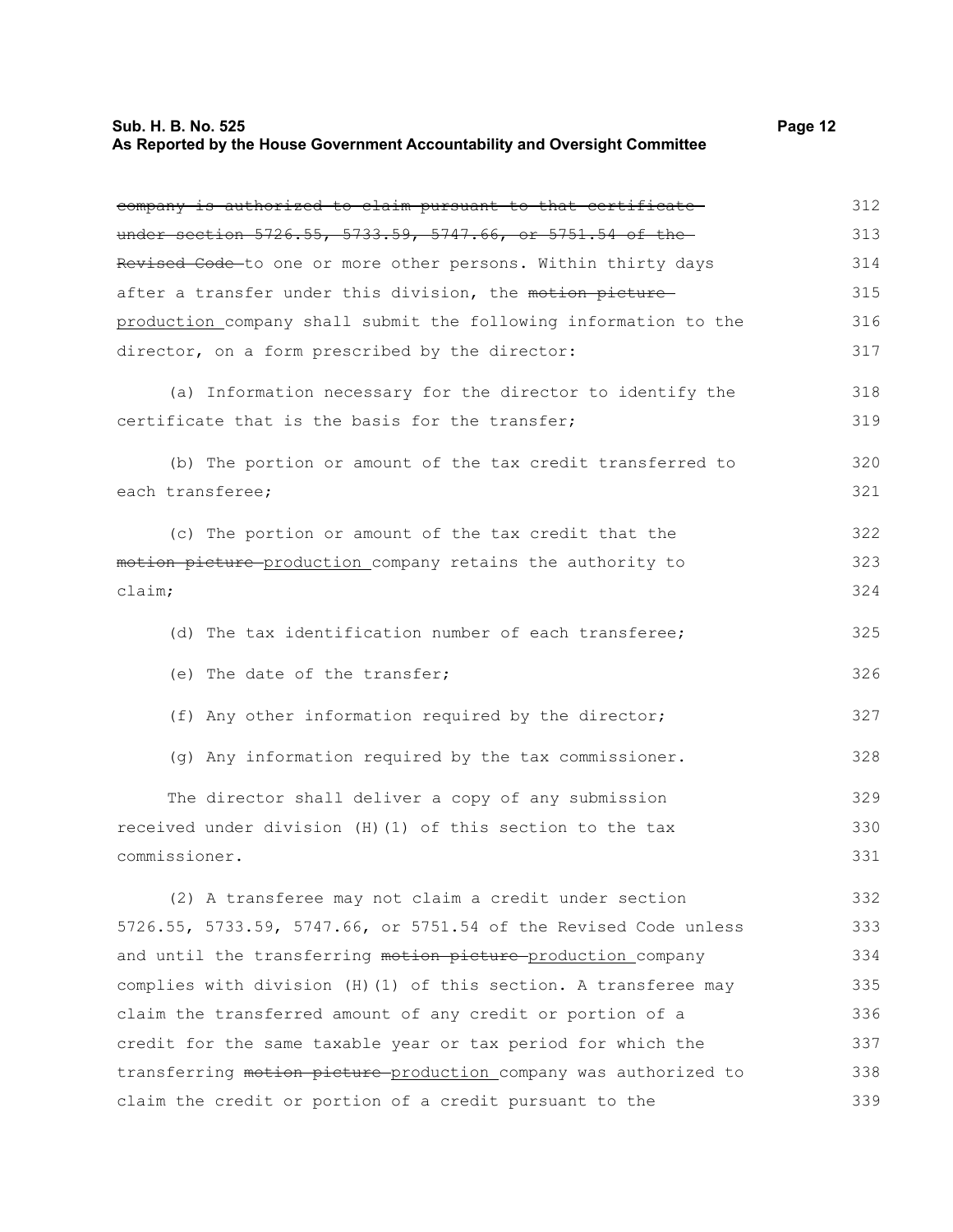### **Sub. H. B. No. 525 Page 13 As Reported by the House Government Accountability and Oversight Committee**

certificate. A motion picture production company shall make no transfer under division (H)(1) of this section after the last day of the tax period or taxable year for which the motionpicture production company is required to claim the credit pursuant to the certificate. 340 341 342 343 344

A motion picture production company may make not more than one transfer under division (H)(1) of this section for each tax credit certificate, but pursuant to that transaction, may allocate the authority to claim a portion of the credit to more than one transferee. A motion picture production company may not authorize more than one transferee to claim the same portion of a credit.

(I) The director of development services shall establish a program for the training of Ohio residents who are or wish to be employed in the film or multimedia industry. Under the program, the director shall:

(1) Certify individuals as film and multimedia trainees. In order to receive such a certification, an individual must be an Ohio resident, have participated in relevant on-the-job training or have completed a relevant training course approved by the director, and have met any other requirements established by the director. 356 357 358 359 360 361

(2) Accept applications from motion picture production companies that intend to hire and provide on-the-job training to one or more certified film and multimedia trainees who will be employed in the company's tax credit-eligible production. 362 363 364 365

(3) Upon completion of a tax-credit eligible production, and upon the receipt of any salary information and other documentation required by the director, authorize a 366 367 368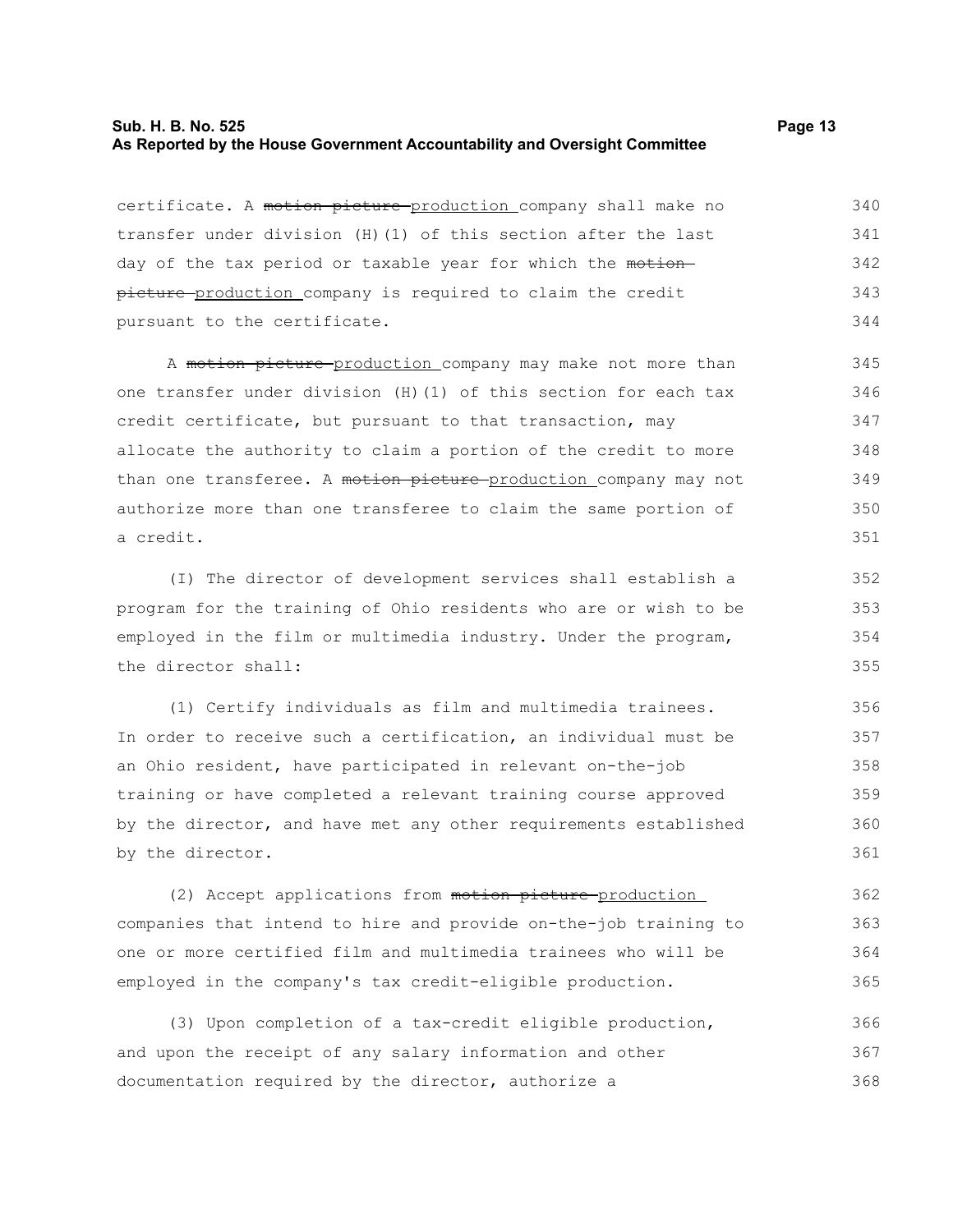### **Sub. H. B. No. 525 Page 14 As Reported by the House Government Accountability and Oversight Committee**

reimbursement payment to each motion picture production company whose application was approved under division (I)(2) of this section. The payment shall equal fifty per cent of the salaries paid to film and multimedia trainees employed in the production. 369 370 371 372

**Sec. 5726.98.** (A) To provide a uniform procedure for calculating the amount of tax due under section 5726.02 of the Revised Code, a taxpayer shall claim any credits to which the taxpayer is entitled under this chapter in the following order: 373 374 375 376

(1) The nonrefundable job retention credit under division (B) of section 5726.50 of the Revised Code; 377 378

(2) The nonrefundable credit for purchases of qualified low-income community investments under section 5726.54 of the Revised Code; 379 380 381

(3) The nonrefundable credit for qualified research expenses under section 5726.56 of the Revised Code; 382 383

(4) The nonrefundable credit for qualifying dealer in intangibles taxes under section 5726.57 of the Revised Code; 384 385

(5) The refundable credit for rehabilitating an historic building under section 5726.52 of the Revised Code; 386 387

(6) The refundable job retention or job creation credit under division (A) of section 5726.50 of the Revised Code; 388 389

(7) The refundable credit under section 5726.53 of the Revised Code for losses on loans made under the Ohio venture capital program under sections 150.01 to 150.10 of the Revised Code; 390 391 392 393

(8) The refundable motion picture and broadway theatrical production credit under section 5726.55 of the Revised Code. 394 395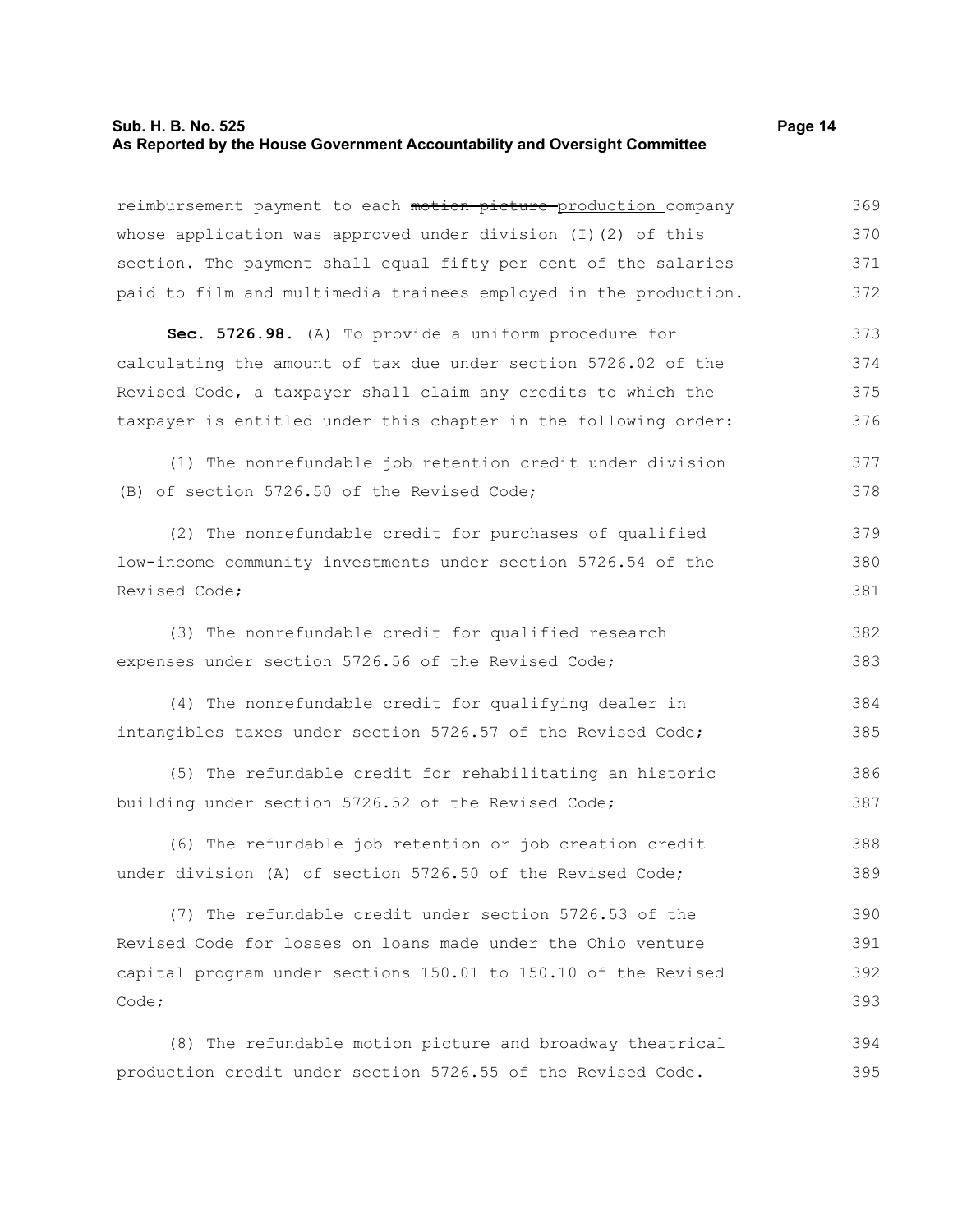#### **Sub. H. B. No. 525 Page 15 As Reported by the House Government Accountability and Oversight Committee**

(B) For any credit except the refundable credits enumerated in this section, the amount of the credit for a taxable year shall not exceed the tax due after allowing for any other credit that precedes it in the order required under this section. Any excess amount of a particular credit may be carried forward if authorized under the section creating that credit. Nothing in this chapter shall be construed to allow a taxpayer to claim, directly or indirectly, a credit more than once for a taxable year. 396 397 398 399 400 401 402 403 404

**Sec. 5733.98.** (A) To provide a uniform procedure for calculating the amount of tax imposed by section 5733.06 of the Revised Code that is due under this chapter, a taxpayer shall claim any credits to which it is entitled in the following order, except as otherwise provided in section 5733.058 of the Revised Code: 405 406 407 408 409 410

(1) For tax year 2005, the credit for taxes paid by a qualifying pass-through entity allowed under section 5733.0611 of the Revised Code; 411 412 413

(2) The credit allowed for financial institutions under section 5733.45 of the Revised Code; 414 415

(3) The credit for qualifying affiliated groups under section 5733.068 of the Revised Code; 416 417

(4) The subsidiary corporation credit under section 5733.067 of the Revised Code; 418 419

(5) The credit for recycling and litter prevention donations under section 5733.064 of the Revised Code; 420 421

(6) The credit for employers that enter into agreements with child day-care centers under section 5733.36 of the Revised Code; 422 423 424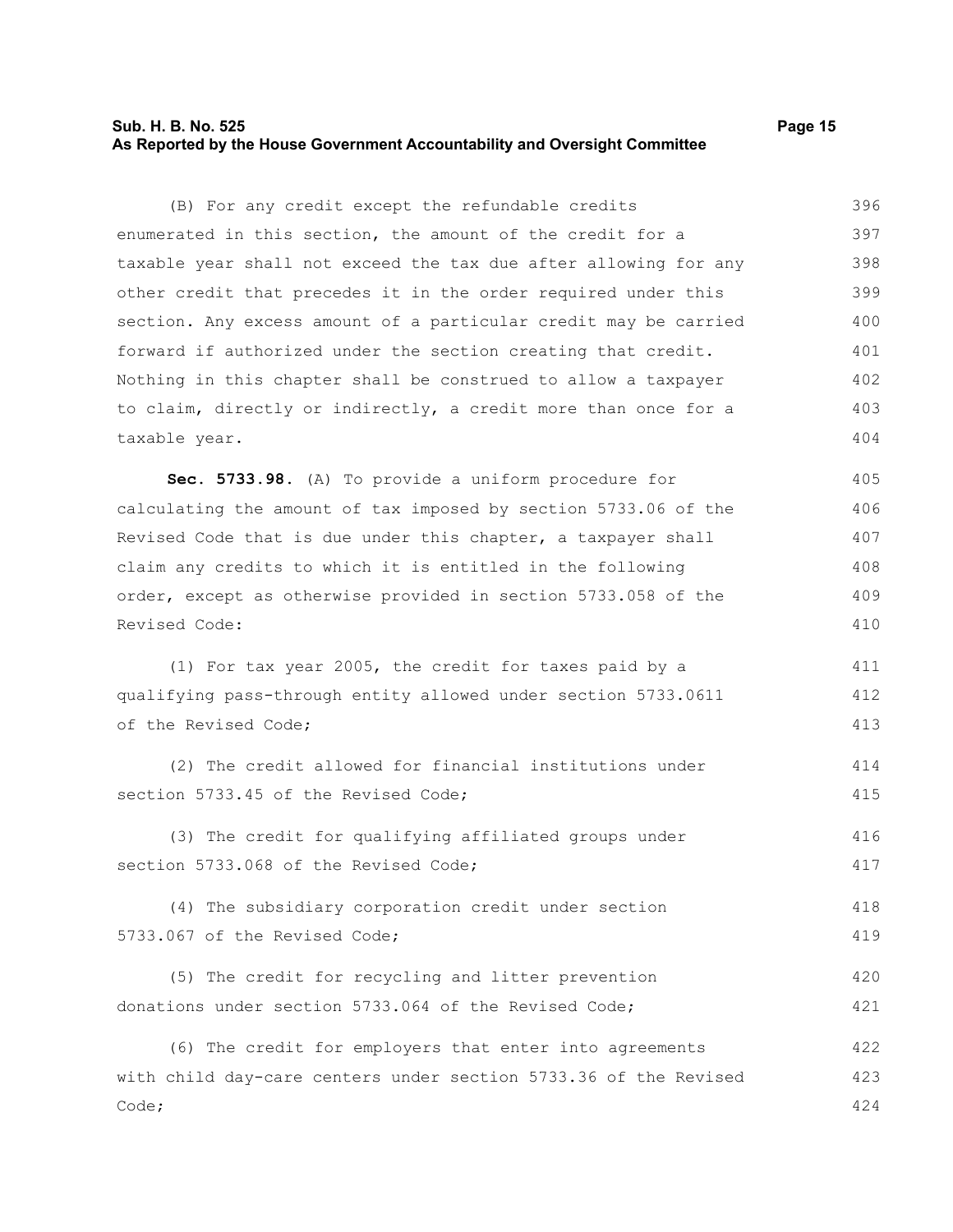### **Sub. H. B. No. 525 Page 16 As Reported by the House Government Accountability and Oversight Committee**

| (7) The credit for employers that reimburse employee child     | 425 |
|----------------------------------------------------------------|-----|
| care expenses under section 5733.38 of the Revised Code;       | 426 |
| (8) The credit for purchases of lights and reflectors          | 427 |
| under section 5733.44 of the Revised Code;                     | 428 |
| (9) The nonrefundable job retention credit under division      | 429 |
| (B) of section 5733.0610 of the Revised Code;                  | 430 |
| (10) The second credit for purchases of new manufacturing      | 431 |
| machinery and equipment under section 5733.33 of the Revised   | 432 |
| Code;                                                          | 433 |
| (11) The job training credit under section 5733.42 of the      | 434 |
| Revised Code;                                                  | 435 |
| (12) The credit for qualified research expenses under          | 436 |
| section 5733.351 of the Revised Code;                          | 437 |
| (13) The enterprise zone credit under section 5709.66 of       | 438 |
| the Revised Code;                                              | 439 |
| (14) The credit for the eligible costs associated with a       | 440 |
| voluntary action under section 5733.34 of the Revised Code;    | 441 |
| (15) The credit for employers that establish on-site child     | 442 |
| day-care centers under section 5733.37 of the Revised Code;    | 443 |
| (16) The ethanol plant investment credit under section         | 444 |
| 5733.46 of the Revised Code;                                   | 445 |
| (17) The credit for purchases of qualifying grape              | 446 |
| production property under section 5733.32 of the Revised Code; | 447 |
| (18) The export sales credit under section 5733.069 of the     | 448 |
| Revised Code;                                                  | 449 |
| (19) The enterprise zone credits under section 5709.65 of      | 450 |
| the Revised Code;                                              | 451 |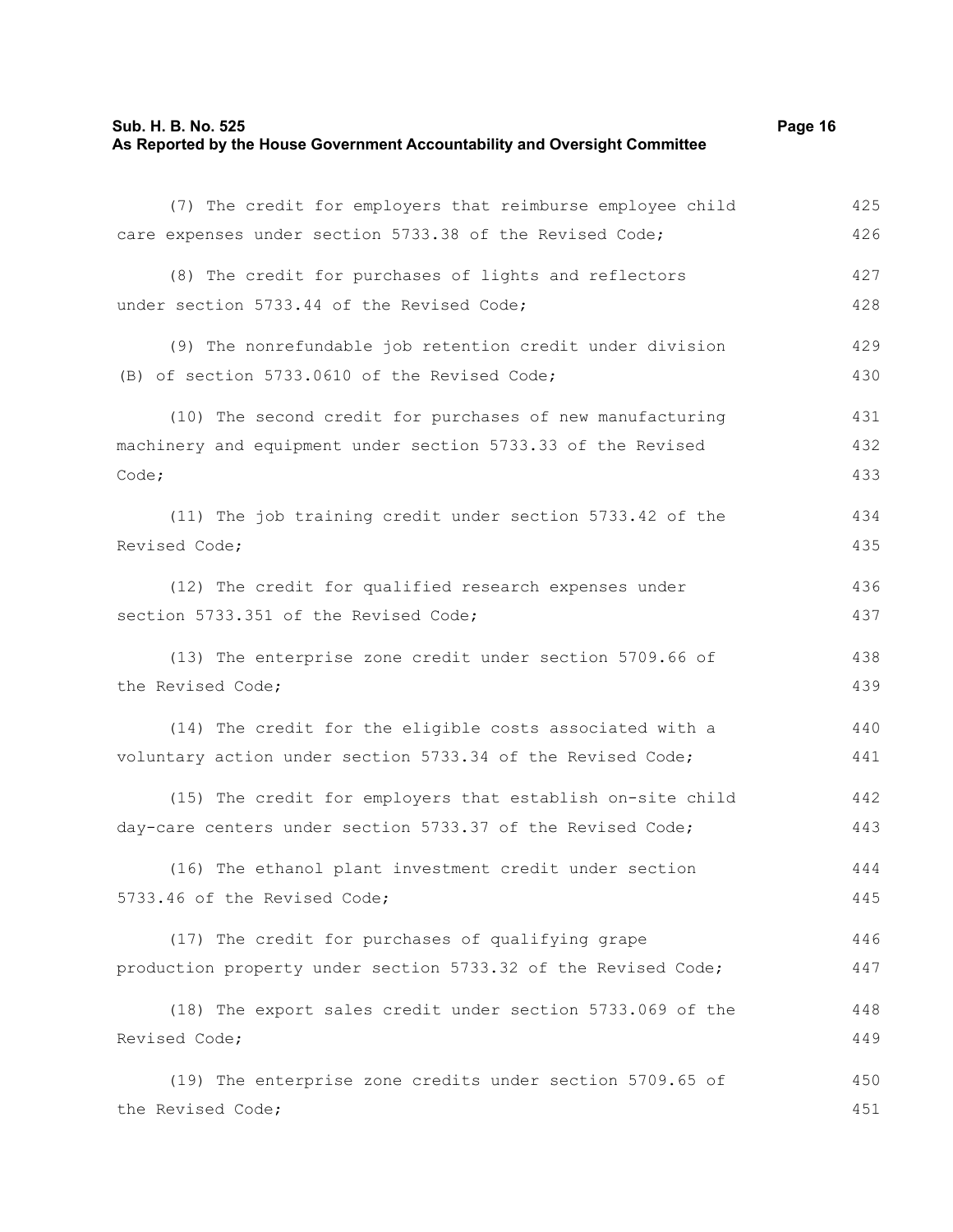### **Sub. H. B. No. 525 Page 17 As Reported by the House Government Accountability and Oversight Committee**

| (20) The credit for using Ohio coal under section 5733.39        | 452 |
|------------------------------------------------------------------|-----|
| of the Revised Code;                                             | 453 |
| (21) The credit for purchases of qualified low-income            | 454 |
| community investments under section 5733.58 of the Revised Code; | 455 |
| (22) The credit for small telephone companies under              | 456 |
| section 5733.57 of the Revised Code;                             | 457 |
| (23) The credit for eligible nonrecurring 9-1-1 charges          | 458 |
| under section 5733.55 of the Revised Code;                       | 459 |
| (24) For tax year 2005, the credit for providing programs        | 460 |
| to aid the communicatively impaired under division (A) of        | 461 |
| section 5733.56 of the Revised Code;                             | 462 |
| (25) The research and development credit under section           | 463 |
| 5733.352 of the Revised Code;                                    | 464 |
| (26) For tax years 2006 and subsequent tax years, the            | 465 |
| credit for taxes paid by a qualifying pass-through entity        | 466 |
| allowed under section 5733.0611 of the Revised Code;             | 467 |
| (27) The refundable credit for rehabilitating a historic         | 468 |
| building under section 5733.47 of the Revised Code;              | 469 |
| (28) The refundable jobs creation credit or job retention        | 470 |
| credit under division (A) of section 5733.0610 of the Revised    | 471 |
| Code;                                                            | 472 |
| (29) The refundable credit for tax withheld under division       | 473 |
| (B) (2) of section 5747.062 of the Revised Code;                 | 474 |
| (30) The refundable credit under section 5733.49 of the          | 475 |
| Revised Code for losses on loans made to the Ohio venture        | 476 |
| capital program under sections 150.01 to 150.10 of the Revised   | 477 |
| Code;                                                            | 478 |
|                                                                  |     |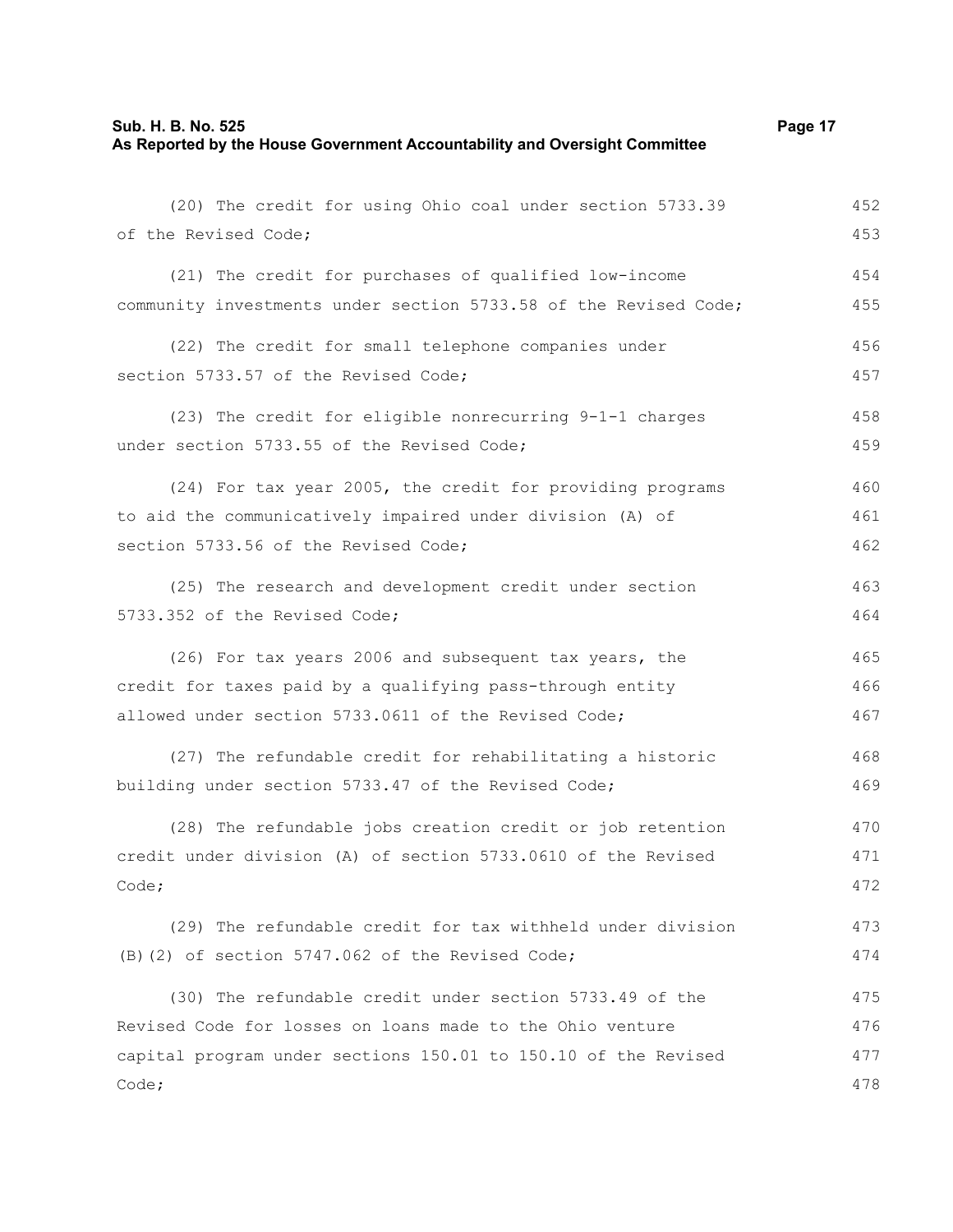(31) For tax years 2006, 2007, and 2008, the refundable credit allowable under division (B) of section 5733.56 of the 479 480

Revised Code;

(32) The refundable motion picture and broadway theatrical production credit under section 5733.59 of the Revised Code. 482 483

(B) For any credit except the refundable credits enumerated in this section, the amount of the credit for a tax year shall not exceed the tax due after allowing for any other credit that precedes it in the order required under this section. Any excess amount of a particular credit may be carried forward if authorized under the section creating that credit. 484 485 486 487 488 489

**Sec. 5747.98.** (A) To provide a uniform procedure for calculating a taxpayer's aggregate tax liability under section 5747.02 of the Revised Code, a taxpayer shall claim any credits to which the taxpayer is entitled in the following order: 490 491 492 493

(1) Either the retirement income credit under division (B) of section 5747.055 of the Revised Code or the lump sum retirement income credits under divisions  $(C)$ ,  $(D)$ , and  $(E)$  of that section; 494 495 496 497

(2) Either the senior citizen credit under division (F) of section 5747.055 of the Revised Code or the lump sum distribution credit under division (G) of that section; 498 499 500

(3) The dependent care credit under section 5747.054 of the Revised Code; 501 502

(4) The credit for displaced workers who pay for job training under section 5747.27 of the Revised Code; 503 504

(5) The campaign contribution credit under section 5747.29 of the Revised Code; 505 506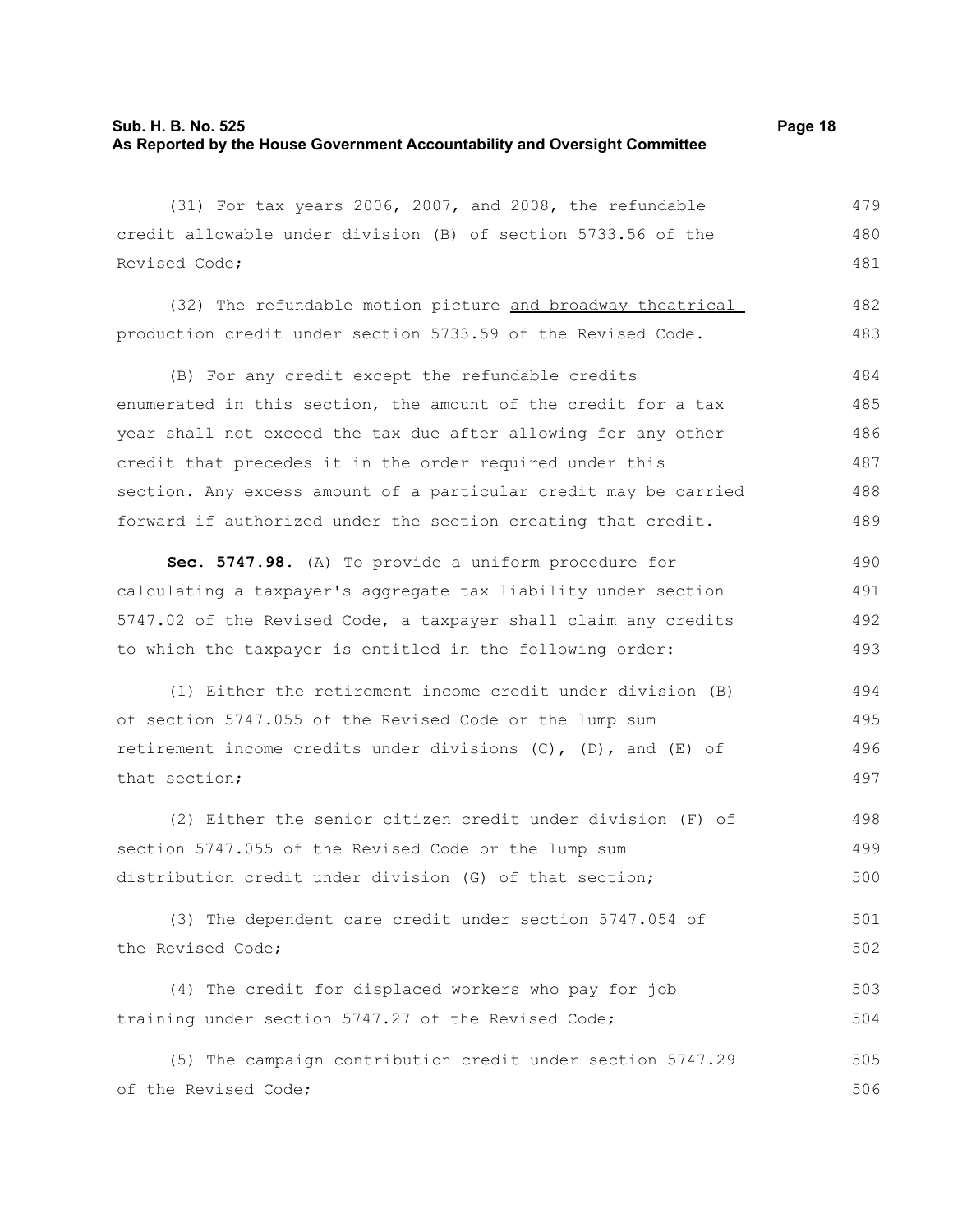### **Sub. H. B. No. 525 Page 19 As Reported by the House Government Accountability and Oversight Committee**

| (6) The twenty-dollar personal exemption credit under          | 507 |
|----------------------------------------------------------------|-----|
| section 5747.022 of the Revised Code;                          | 508 |
| (7) The joint filing credit under division (G) of section      | 509 |
| 5747.05 of the Revised Code;                                   | 510 |
| (8) The earned income credit under section 5747.71 of the      | 511 |
| Revised Code;                                                  | 512 |
| (9) The credit for adoption of a minor child under section     | 513 |
| 5747.37 of the Revised Code;                                   | 514 |
| (10) The nonrefundable job retention credit under division     | 515 |
| (B) of section 5747.058 of the Revised Code;                   | 516 |
| (11) The enterprise zone credit under section 5709.66 of       | 517 |
| the Revised Code;                                              | 518 |
| (12) The ethanol plant investment credit under section         | 519 |
| 5747.75 of the Revised Code;                                   | 520 |
| (13) The credit for purchases of qualifying grape              | 521 |
| production property under section 5747.28 of the Revised Code; | 522 |
| (14) The small business investment credit under section        | 523 |
| 5747.81 of the Revised Code;                                   | 524 |
| (15) The enterprise zone credits under section 5709.65 of      | 525 |
| the Revised Code;                                              | 526 |
| (16) The research and development credit under section         | 527 |
| 5747.331 of the Revised Code;                                  | 528 |
| (17) The credit for rehabilitating a historic building         | 529 |
| under section 5747.76 of the Revised Code;                     | 530 |
| (18) The nonresident credit under division (A) of section      | 531 |
| 5747.05 of the Revised Code;                                   | 532 |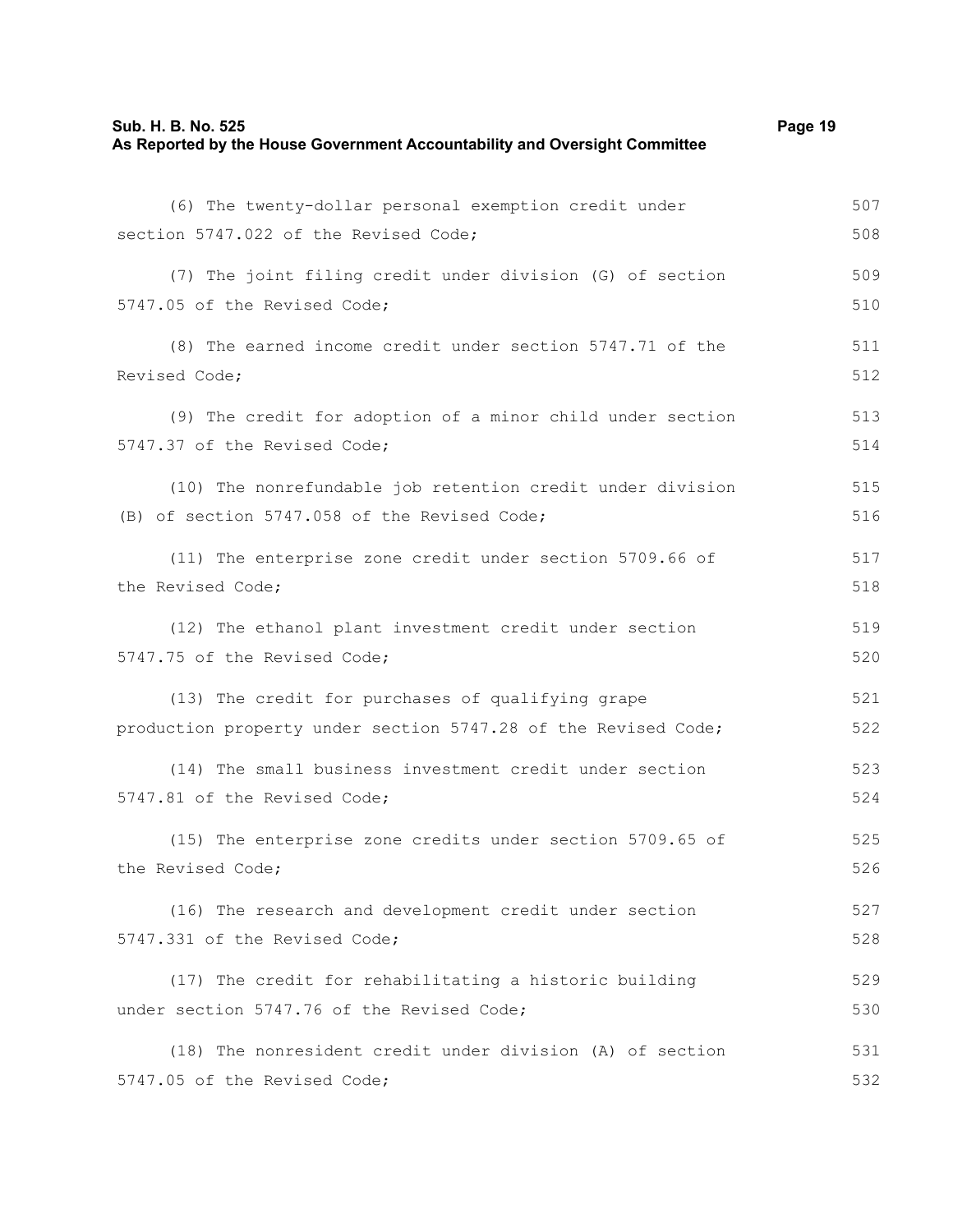### **Sub. H. B. No. 525 Page 20 As Reported by the House Government Accountability and Oversight Committee**

(19) The credit for a resident's out-of-state income under division (B) of section 5747.05 of the Revised Code; (20) The refundable motion picture and broadway theatrical production credit under section 5747.66 of the Revised Code; (21) The refundable jobs creation credit or job retention credit under division (A) of section 5747.058 of the Revised Code; (22) The refundable credit for taxes paid by a qualifying entity granted under section 5747.059 of the Revised Code; (23) The refundable credits for taxes paid by a qualifying pass-through entity granted under division (I) of section 5747.08 of the Revised Code; (24) The refundable credit under section 5747.80 of the Revised Code for losses on loans made to the Ohio venture capital program under sections 150.01 to 150.10 of the Revised Code; (25) The refundable credit for rehabilitating a historic building under section 5747.76 of the Revised Code; (26) The refundable credit for financial institution taxes paid by a pass-through entity granted under section 5747.65 of the Revised Code. (B) For any credit, except the refundable credits enumerated in this section and the credit granted under division (H) of section 5747.08 of the Revised Code, the amount of the credit for a taxable year shall not exceed the taxpayer's 533 534 535 536 537 538 539 540 541 542 543 544 545 546 547 548 549 550 551 552 553 554 555 556 557

Code, after allowing for any other credit that precedes it in the order required under this section. Any excess amount of a 559 560

aggregate amount of tax due under section 5747.02 of the Revised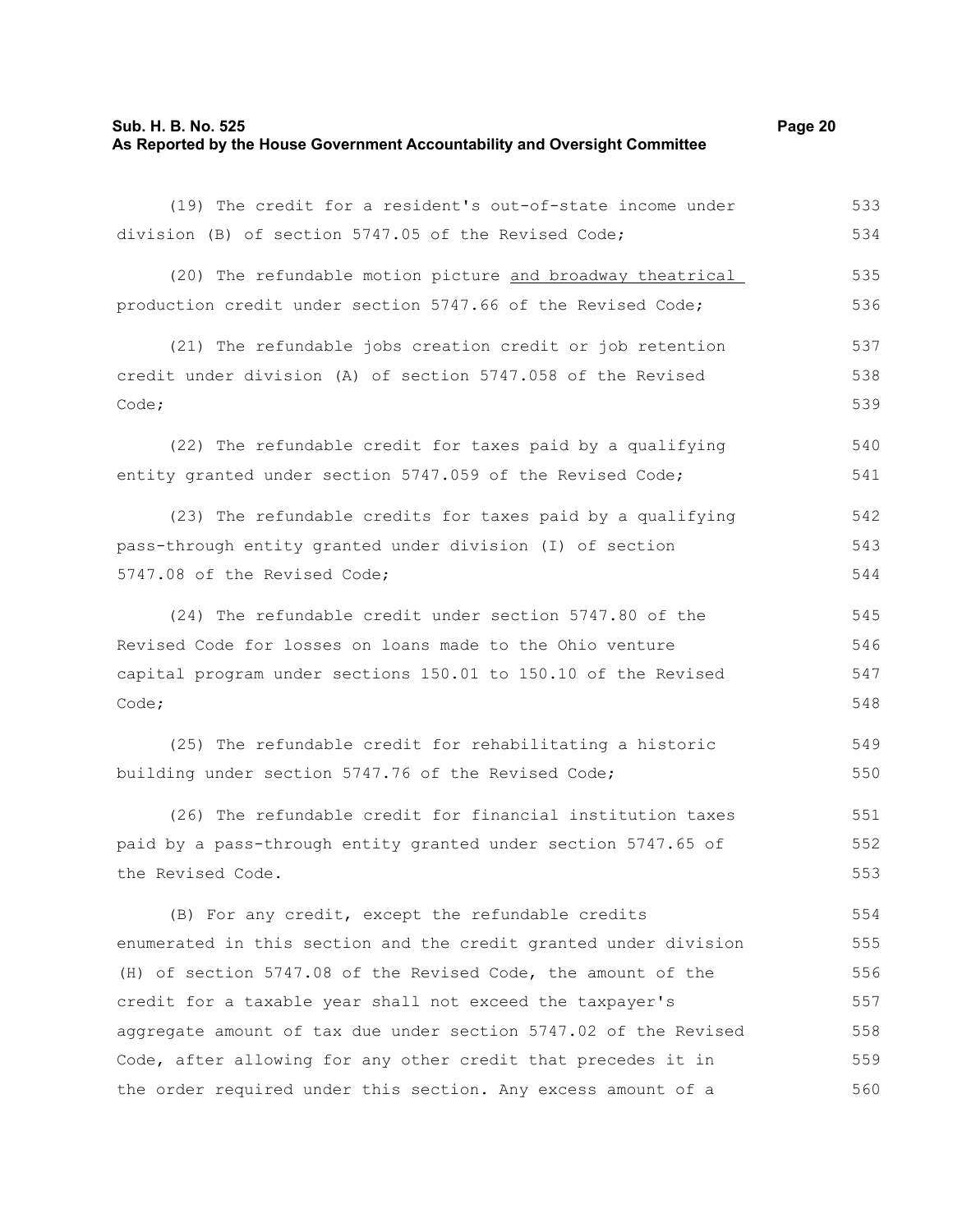### **Sub. H. B. No. 525 Page 21 As Reported by the House Government Accountability and Oversight Committee**

particular credit may be carried forward if authorized under the section creating that credit. Nothing in this chapter shall be construed to allow a taxpayer to claim, directly or indirectly, a credit more than once for a taxable year. 561 562 563 564

**Sec. 5751.98.** (A) To provide a uniform procedure for calculating the amount of tax due under this chapter, a taxpayer shall claim any credits to which it is entitled in the following order: 565 566 567 568

(1) The nonrefundable jobs retention credit under division (B) of section 5751.50 of the Revised Code; 569 570

(2) The nonrefundable credit for qualified research expenses under division (B) of section 5751.51 of the Revised Code; 571 572 573

(3) The nonrefundable credit for a borrower's qualified research and development loan payments under division (B) of section 5751.52 of the Revised Code; 574 575 576

(4) The nonrefundable credit for calendar years 2010 to 2029 for unused net operating losses under division (B) of section 5751.53 of the Revised Code; 577 578 579

(5) The refundable motion picture and broadway theatrical production credit under section 5751.54 of the Revised Code; 580 581

(6) The refundable jobs creation credit or job retention credit under division (A) of section 5751.50 of the Revised Code; 582 583 584

(7) The refundable credit for calendar year 2030 for unused net operating losses under division (C) of section 5751.53 of the Revised Code. 585 586 587

(B) For any credit except the refundable credits 588